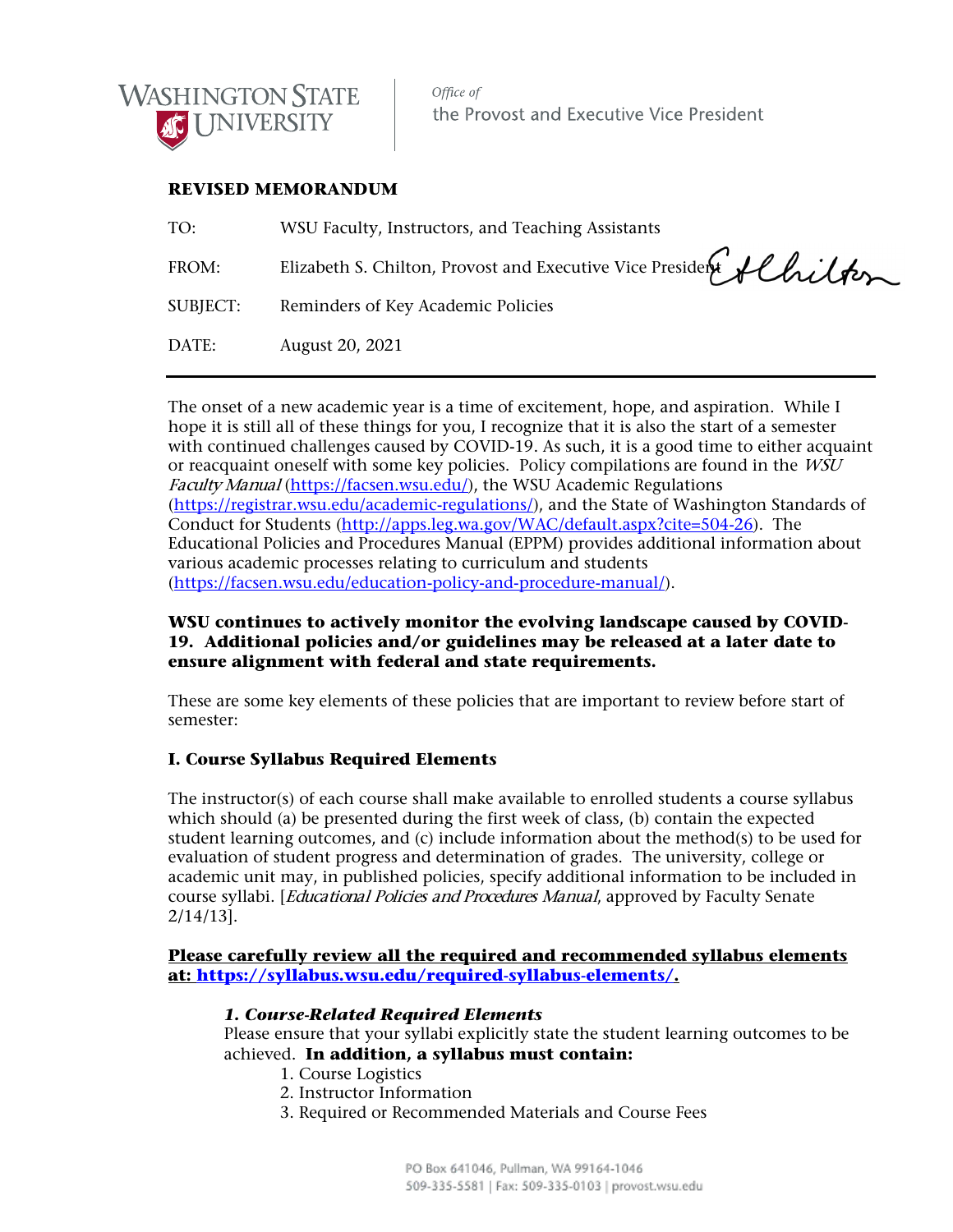- 4. Student Learning Outcomes and Assessment
- 5. Expectations for Student Effort
- 6. Assignments, Assessments, and Grading Policy

## *2. State, Federal, and/or WSU Policy-Related Required Statements*

- 1. Reasonable Accommodation Statement
- 2. Academic Integrity Policy Statement
- 3. COVID-19 Policy Statement
- 4. Statement on Discrimination and Harassment
- 5. Attendance and Make-Up Statement
- 6. Religious Accommodation

## **II. Additional Information about the Required Policy Statements** *1. Reasonable Accommodation*

## Campus Syllabus Statement – Fall 2021

Students with Disabilities: Reasonable accommodations are available for students with documented disabilities or chronic medical conditions. If you have a disability and need accommodations to fully participate in this class, please visit your campus Access Center website (websites listed below) to follow published procedures to request accommodations. Students may also call or email the Access Center to schedule an appointment with an Access Advisor. All disability related accommodations are to be approved through the Access Center. It is a university expectation that students with approved accommodations visit with instructors (in person or via Zoom) within two weeks of requesting their accommodations to discuss logistics.

#### WSU Online Course Syllabus Statement – Fall 2021

Reasonable accommodations to reduce/eliminate barriers in the learning environment are available in online classes for students with a documented disability/chronic medical condition. All accommodations must be approved through your WSU Disability Services office. If you have a disability and need accommodations, we recommend you begin the process as soon as possible. It is a university expectation that students with approved accommodations visit with instructors (via email or Zoom) within two weeks of requesting their accommodations to discuss logistics.

For more information contact a Disability Specialist on your home campus:

- Pullman or WSU Online: 509-335-3417 [http://accesscenter.wsu.edu,](http://accesscenter.wsu.edu/) [Access.Center@wsu.edu](mailto:Access.Center@wsu.edu)
- Spokane:<https://spokane.wsu.edu/studentaffairs/access-resources/>
- Tri-Cities:<http://www.tricity.wsu.edu/disability/>
- Vancouver: 360-546-9138; [https://studentaffairs.vancouver.wsu.edu/student](https://studentaffairs.vancouver.wsu.edu/student-wellness-center/access-center)[wellness-center/access-center](https://studentaffairs.vancouver.wsu.edu/student-wellness-center/access-center)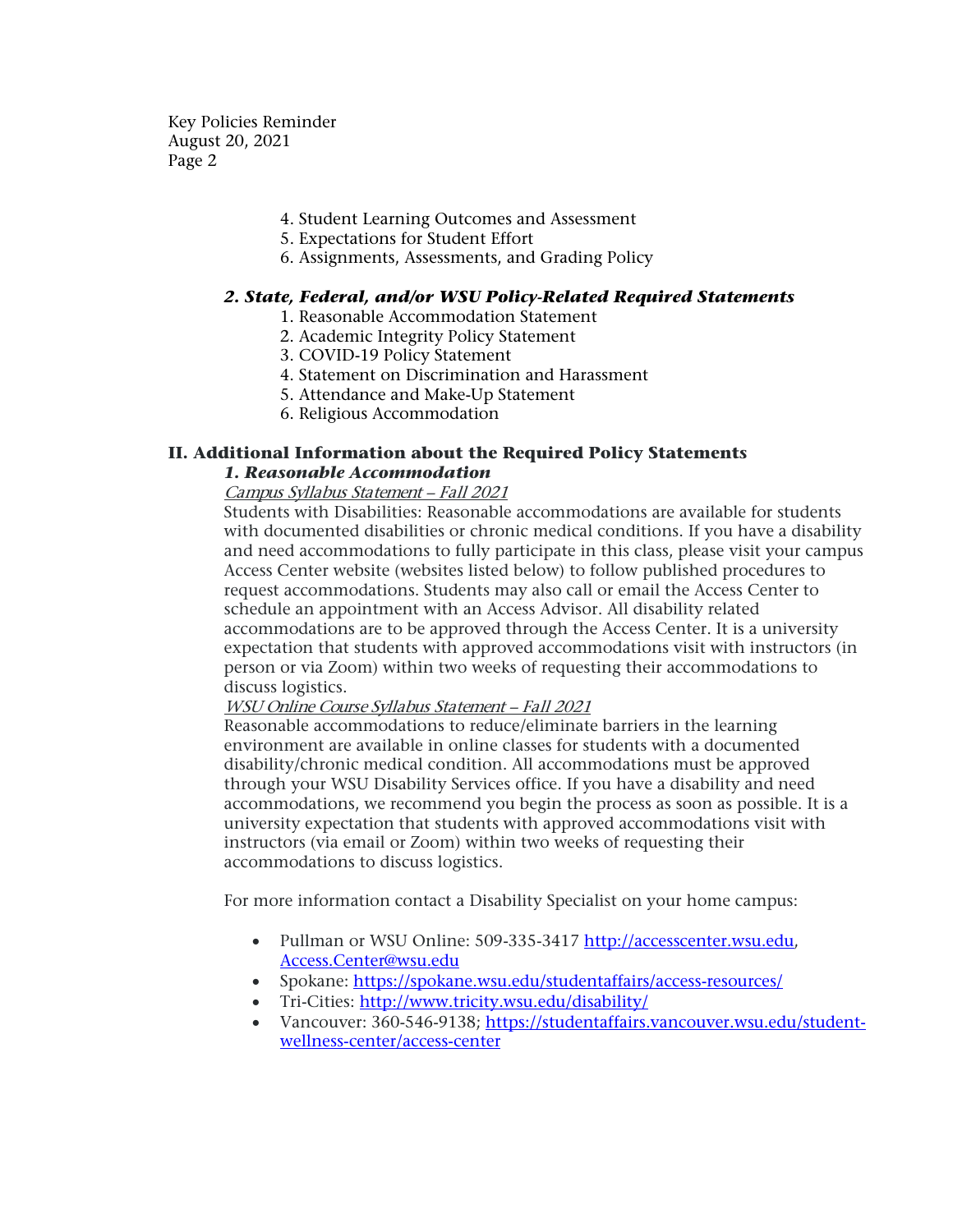## *2. Academic Integrity Policy*

Washington State University, a community dedicated to the advancement of knowledge, expects all students to adhere to high expectations of scholarship and the Standards of Conduct for Students. Potential violations of the Standards of Conduct for Students should be referred to the Center for Community Standards. The Center for Community Standards supports students, upholds their rights and responsibilities, and holds them accountable for behavior that doesn't meet our community expectations.

University instructors have the authority, and are expected to intervene, in all situations where students may have violated [academic integrity expectations.](https://app.leg.wa.gov/wac/default.aspx?cite=504-26-202) Where an instructor believes it is more likely than not that a student violated expectations, they have the authority to assign an academic consequence consistent with the academic integrity statement found in their course syllabus. The instructor is required to [report the violation to the Center for Community Standards](https://cm.maxient.com/reportingform.php?WashingtonStateUniv&layout_id=8) to provide an appropriate and fundamentally fair process for the student. More information regarding responding to academic integrity violations can be found at: [https://www.handbook.wsu.edu/academic-integrity-process/.](https://www.handbook.wsu.edu/academic-integrity-process/)

Feel free to contact the Center for Community Standards if you would like more specific information about the process. Contact information for each campus can be found at: [\(https://communitystandards.wsu.edu/contacts-by-campus/\)](https://communitystandards.wsu.edu/contacts-by-campus/).

The Writing Program (509-335-7959) can assist with proactive assignment design that minimizes the risk of academic dishonesty.

#### *3. COVID-19 Statement*

Per the proclamation of Governor Inslee on August 18, 2021, masks that cover both the nose and mouth must be worn by all people over the age of five while indoors in public spaces. This includes all WSU owned and operated facilities. The state-wide mask mandate goes into effect on Monday, August 23, 2021, and will be effective until further notice.

Public health directives may be adjusted throughout the year to respond to the evolving COVID-19 pandemic. Directives may include, but are not limited to, compliance with WSU's COVID-19 vaccination policy, wearing a cloth face covering, physically distancing, and sanitizing common-use spaces. All current COVID-19 related university policies and public health directives are located at [https://wsu.edu/covid-19/.](https://wsu.edu/covid-19/) Students who choose not to comply with these directives may be required to leave the classroom; in egregious or repetitive cases, student noncompliance may be referred to the Center for Community Standards for action under the Standards of Conduct for Students.

**4. Policy Prohibiting Discrimination and Harassment** (Executive Policy 15) This policy expresses WSU's commitment to maintaining an environment free from discrimination, including sexual harassment. This policy applies to all students, faculty, staff, or others having an association with the University.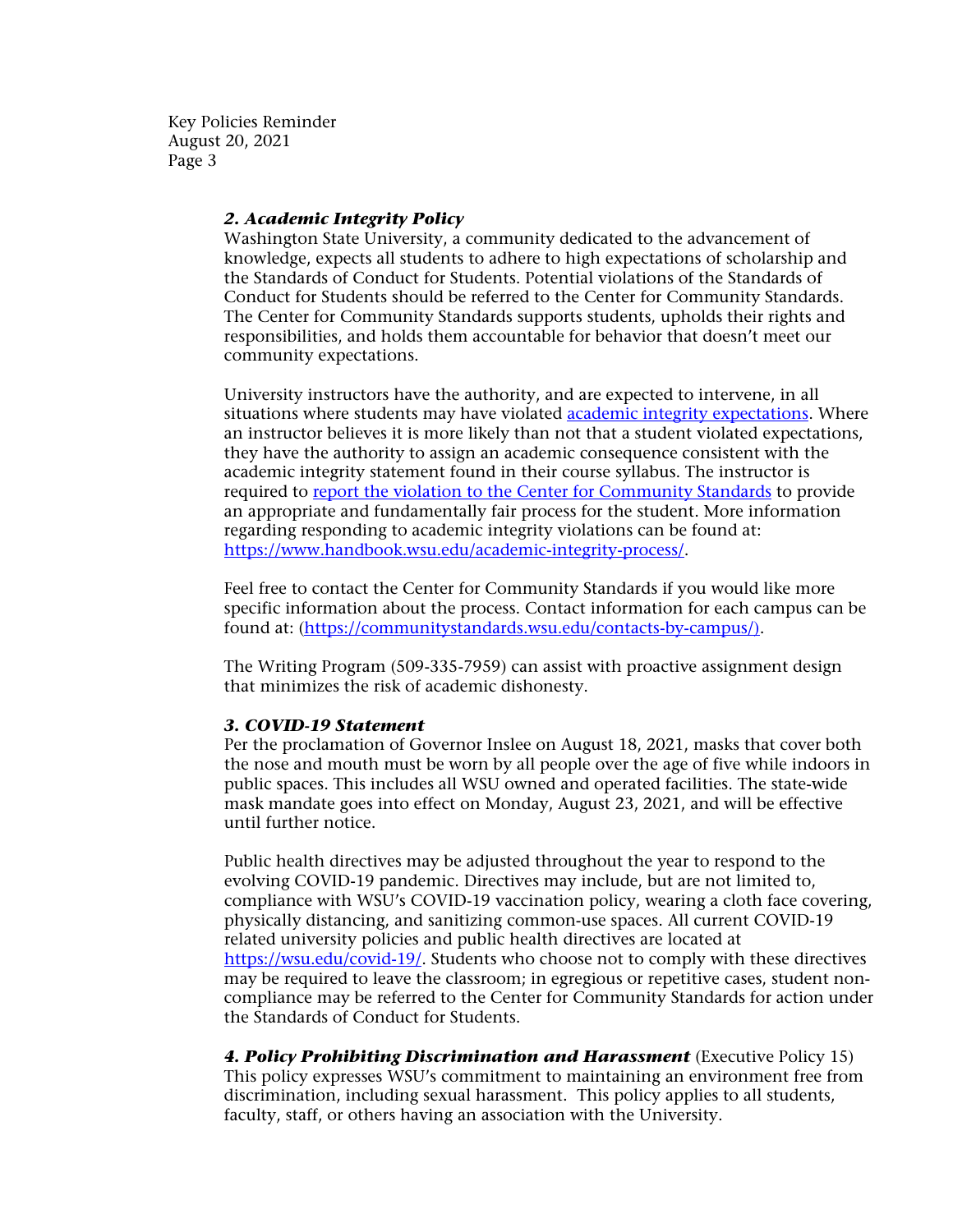> Discrimination, including discriminatory harassment, sexual harassment, and sexual misconduct (including stalking, intimate partner violence, and sexual violence) is prohibited at WSU (See WSU Policy Prohibiting Discrimination and Harassment (Executive Policy 15) and WSU Standards of Conduct for Students).

> If you feel you have experienced or have witnessed discriminatory conduct, you can contact the WSU Office of Compliance and Civil Rights (CCR) and/or the WSU Title IX Coordinator at 509-335-8288 to discuss resources, including confidential resources, and reporting options. (Visit<https://ccr.wsu.edu/> for more information).

> Most WSU employees, including faculty, who have information regarding sexual harassment or sexual misconduct are required to report the information to CCR or a designated Title IX Coordinator or Liaison. Visit [https://ccr.wsu.edu/file-a](https://ccr.wsu.edu/file-a-complaint/)[complaint/](https://ccr.wsu.edu/file-a-complaint/) for more information.

## *5. Class Attendance and Absences* (Academic Regulation 72)

As is common in any semester, this fall we will see students who are ill when they present to take an exam. In this situation, it is not appropriate to either forward a request for accommodations to the Access Center or send students to meet with Access Center staff. Students who are temporarily ill do not need official accommodations or approval to take a make-up exam. Make-up exam policies should be clearly stated in the course syllabi and other appropriate communication channels and instructors should follow them.

Faculty should exercise understanding and generosity in responding to students' requests to keep up with the coursework or make up missed work due to illness. It is the expectation of the Provost's Office that instructors will reasonably accommodate students who are absent.

Per Academic Regulation 72, students are responsible for ensuring that they attend all class meetings and complete all in-class and out-of-class work as assigned by the instructor. Students are also responsible for communicating with the instructor should they need to be absent.

• Attendance Policy

The instructor is responsible for determining the attendance policy and for making decisions regarding the policy, including the consequence of missed classes, within guidelines established by the academic unit. The instructor is responsible for communicating the policy to the students in the course syllabus.

#### • Administrative Drops for Non-Attendance

Students who have not attended class meetings (including lectures, laboratories, and other meetings) during the first week of the semester or according to a prorated schedule for shorter sessions may be dropped from the course by the department. Students enrolled in online classes may be dropped if they have not logged into the class during the first week.

Students should not assume that they have been dropped without checking their class schedules.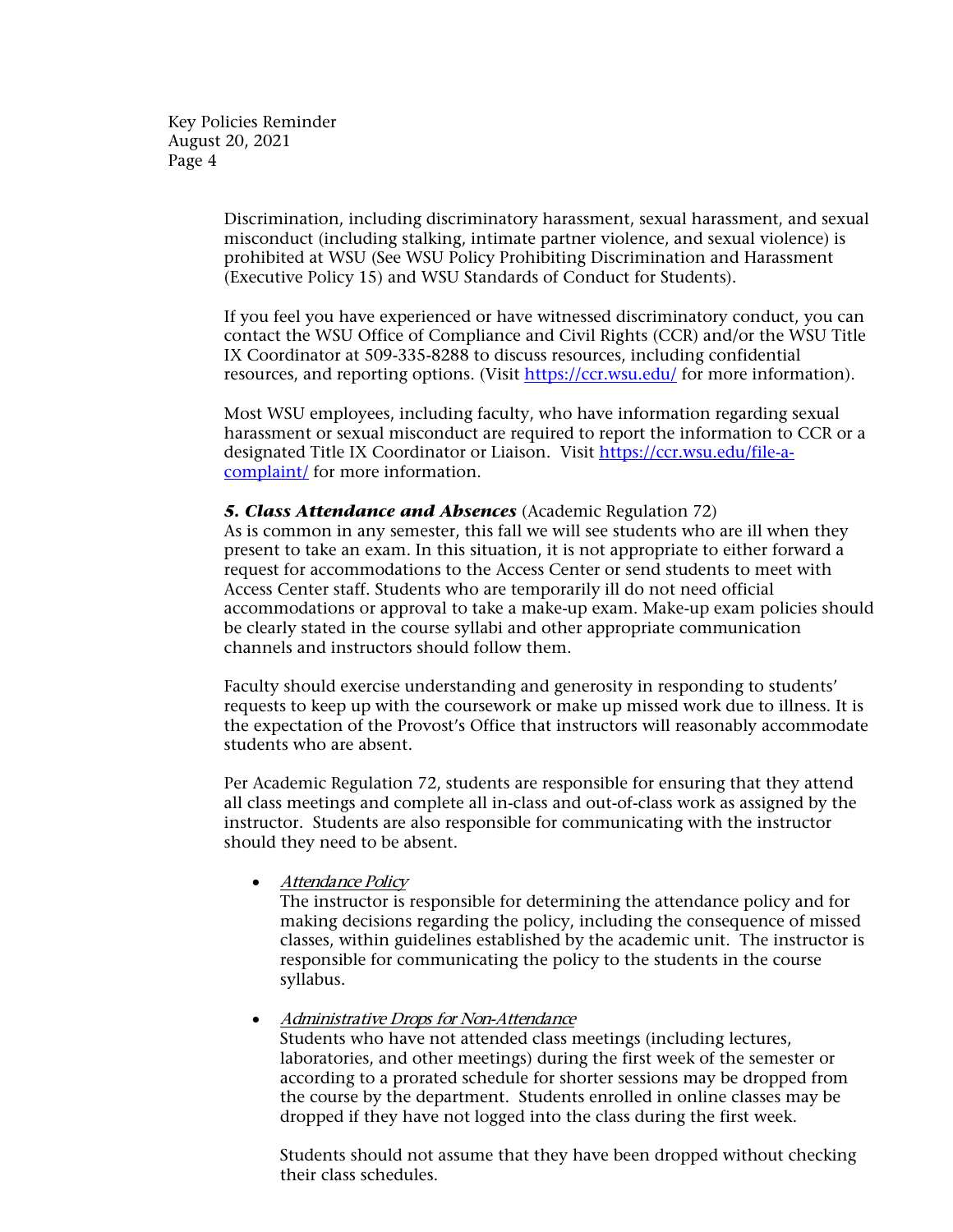• Absences

Students should make all reasonable efforts to attend all class meetings. However, in the event a student is unable to attend a class, it is the responsibility of the student to inform the instructor as soon as possible, explain the reason for the absence (and provide documentation, if appropriate), and make up class work missed within a reasonable amount of time, if allowed. Missing class meetings may result in a reduction in a student's overall grade in the class.

- University Sponsored. Any student who is required to participate in off-campus, university-sponsored activities such as field trips, musical performances, judging teams, intercollegiate athletic events, etc., should obtain an official Class Absence Request form from the faculty or staff member supervising the on- or off-campus activity. The form must contain specific information concerning the activity and date, be signed by the supervising faculty or staff member, and be submitted by the student at least one week in advance to the individual instructors of the student's classes. Alternative forms of the class Absence Request may also be provided by the supervising faculty or staff member and are acceptable for requesting universitysponsored absences. It is recommended, but not required, that a student not be penalized for absence from class provided a properly signed form has been filed with the instructor prior to the absence. These university-sponsored absences are subject to an instructor's attendance policy and are not intended to imply additional acceptable absences. In all instances, it is the student's responsibility to make up all work missed.
- Military Service Members. Students who are members of the National Guard or a reserve branch of a military service are occasionally required to miss class for weekend drills, active duty, and related responsibilities and are entitled to make up the class (RCW 28B.10.270). In such a case, instructors must not penalize students for the absences and must allow them to make-up the missed work. In each instance, it is the responsibility of the student to inform the instructor of the duty before the absence, provide appropriate documentation if requested, and complete the missed work as soon as reasonably possible.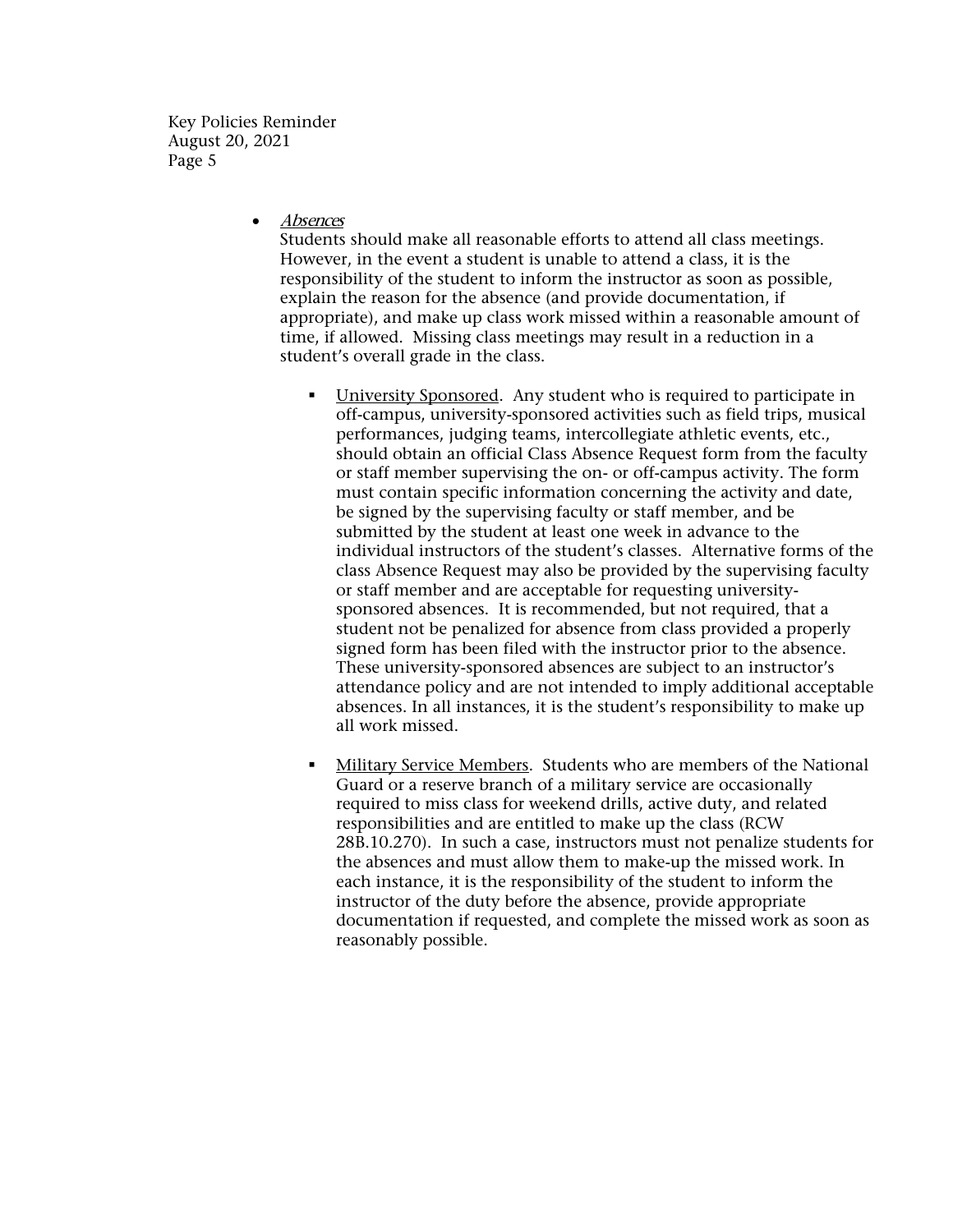- Flexible Attendance as an Access Accommodation. Some students have disabilities or chronic medical conditions of an episodic nature that may require flexibility regarding attendance. The Access Center recognizes that in some cases, allowing absences beyond those normally allowed in a course is a reasonable accommodation. However, there are courses in which a specified standard of attendance may be an essential part of the course. When the Access Center determines that flexible attendance may be a reasonable accommodation, instructors will receive notification of approved accommodations and procedures for their consideration. Final determinations regarding flexible attendance will be determined on a case-by-case basis. See the Flexible Attendance Guidelines at the Access Center website and Rule 83. NOTE: The Access Center does not provide accommodations for acute illnesses such as the common cold or flu. In these cases, students are to work with their instructors as indicated under c.6. Other Absences.
- Reasonable Religious Accommodation. Washington State University reasonably accommodates absences allowing for students to take holidays for reasons of faith or conscience or organized activities conducted under the auspices of a religious denomination, church, or religious organization. Reasonable accommodation requires the student to coordinate with the instructor on scheduling examinations or other activities necessary for course completion. Students requesting accommodation must provide written notification within the first two weeks of the beginning of the course and include specific dates for absences. Approved accommodations for absences will not adversely impact student grades. Absence from classes or examinations for religious reasons does not relieve students from responsibility for any part of the course work required during the period of absence. Students who feel they have been treated unfairly in terms of this accommodation may refer to Academic Regulation 104 - Academic Complaint Procedures. See also Academic Regulation 82, available at<https://registrar.wsu.edu/academic-regulations/>

**Instructors must reasonably accommodate students who, due to the [observance of religious holidays,](https://provost.wsu.edu/manuals-and-forms/religious-holidays/) expect to be absent or endure a significant hardship during certain days of the course.** "Reasonably accommodate" means coordinating with the student on scheduling examinations or other activities necessary for completion of the course and includes offering different times for examinations or activities.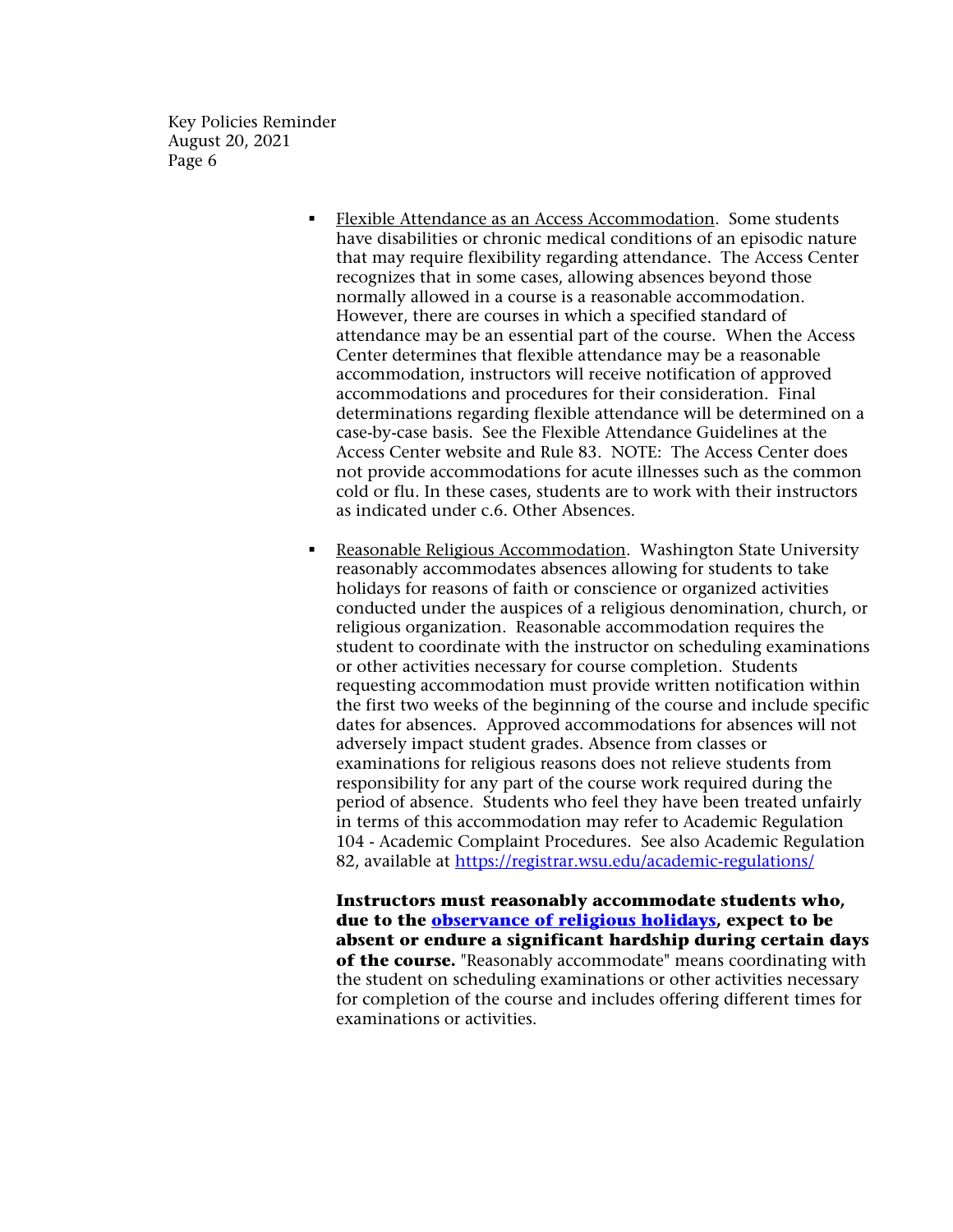- Any student seeking reasonable accommodations under this section must provide written notice to the instructor, within the first two weeks of the beginning of the course and include the specific dates for absences. Absence from classes or examinations for religious reasons does not relieve students from responsibility for any part of the course work required during the period of absence.
- The instructor shall inform the student of the decision in writing within seven calendar days of the receipt of the request.
- Approved accommodations for absences will not adversely impact student grades.
- The university provides notice to students of this policy on the university's web site and in course or program syllabi, including grievance procedures.

Any student who believes that she or he has not been appropriately accommodated under this policy may seek review of the decision by sending a written request to the chairperson of the department offering the course, as soon as possible and no later than seven days after learning of the instructor's decision. After the chair's decision, the student or the instructor may appeal to the dean's office. Appeals to the dean's office must be presented in writing within seven calendar days of the chair's decision. The decision of the dean or associate dean shall be made within seven calendar days and is final. The University Ombudsman is available at any stage for advice or assistance in resolving requests for accommodation. Students should understand that fairness in the examination process is an important consideration in the educational process and that they do have a duty to cooperate in making alternate arrangements.

- Adverse Weather Conditions. When appropriate campus authorities declare a "Yellow / Delayed or Limited Operations" or "Red / Closed" campus condition (BPPM 50.40‐46), or travel to instructional locations is unsafe, classes may be cancelled or delayed. When a student does not attend due to adverse conditions, the instructor will not penalize the student. See the Inclement Weather Policy online at each campus website and at the Office of the Provost website.
- Other Absences. Students must sometimes miss class meetings, examinations, or other academic obligations affecting their grades due to extenuating circumstances. It is the responsibility of the student to provide a written explanation for the absence to the instructor as soon as it is reasonable to do so. When possible, students should provide appropriate documentation for their absence but instructors cannot require written excuses from health care professionals.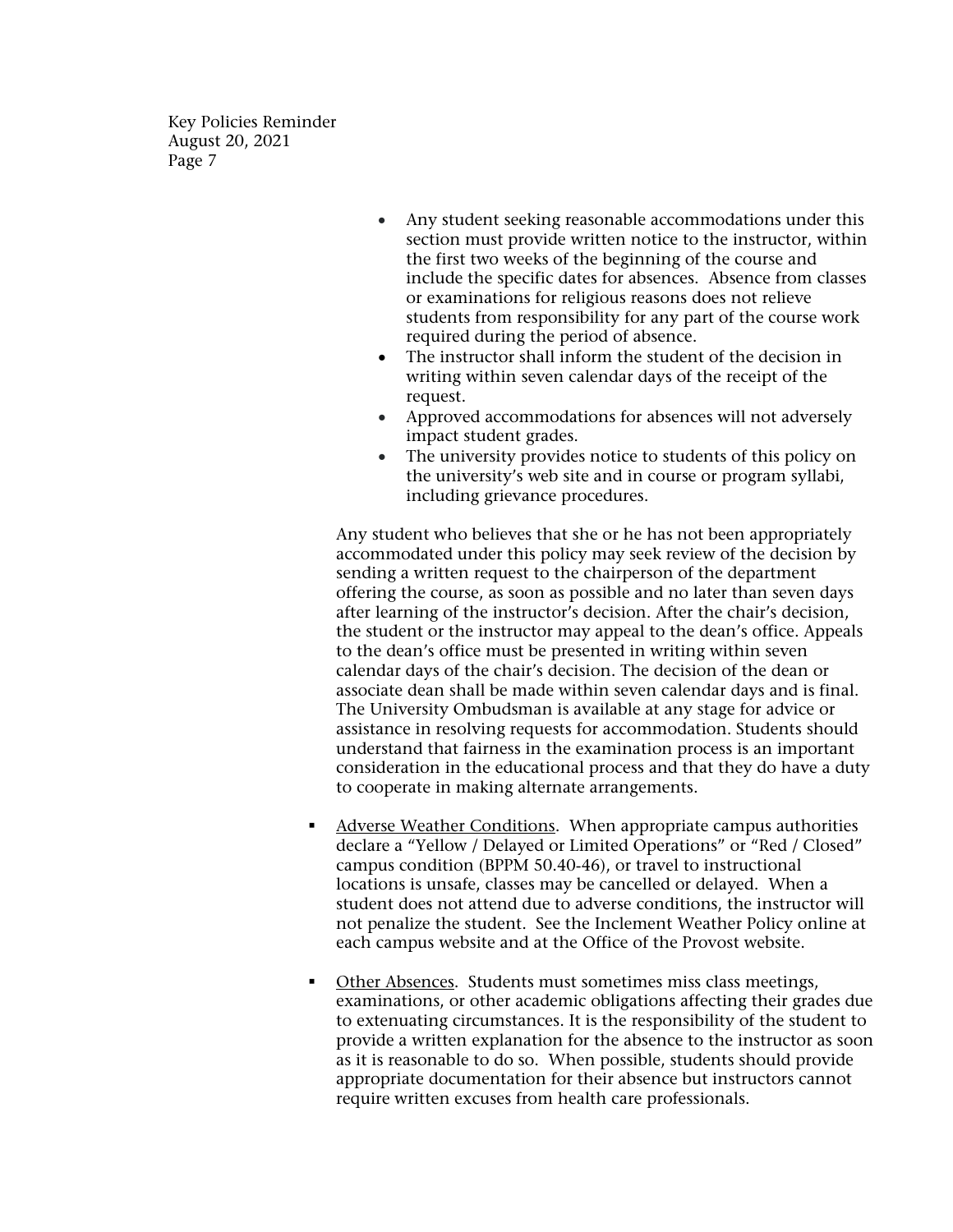> As long as absences are not excessive, it is recommended, but not required, that the instructor provide and document reasonable arrangements. Determinations regarding the acceptance of an absence are the discretion of the instructor based on the attendance policy as stated in the class syllabus.

> Students who attempt to gain advantage through abuse of any aspect of the absence policy (e.g., by providing an instructor with false information) may be referred to the Center for Community Standards.

#### **Emergency Notifications**

While the Office of the Dean of Students does not excuse or verify student absences, in the event a student is going to be away from class for an extended period and is unable to contact the instructor in a timely manner, the Office of the Dean of Students may provide an emergency notification on the student's behalf to the instructors, informing them of the student's absence and the planned duration of the absence. An emergency notification should not be required or used to excuse a student's absence.

It is the responsibility of the student to make contact with their instructors as soon as possible to make arrangements for missed work. It is up to the instructor to determine what if any arrangements will be made for the student based upon the attendance policy as stated in syllabus.

## • Request for Consideration

The Office of the Dean of Students and/or the Office of Civil Rights Compliance and Investigation may contact instructors on a student's behalf when the student's involvement in a matter implicating the WSU Policy Prohibiting Discrimination, Sexual Harassment, and Sexual Misconduct, Executive Policy #15 is having a significant impact on the student's academic progress.

In such cases, the instructor is strongly encouraged to work with the student to address the student's needs without compromising learning objectives. It is the responsibility of the student to contact the instructor to make these arrangements.

**Complaints** 

Students who wish to raise a concern about the instructor's arrangement regarding missed work may follow the Academic Complaint Procedure, outlined in Academic Regulation 104.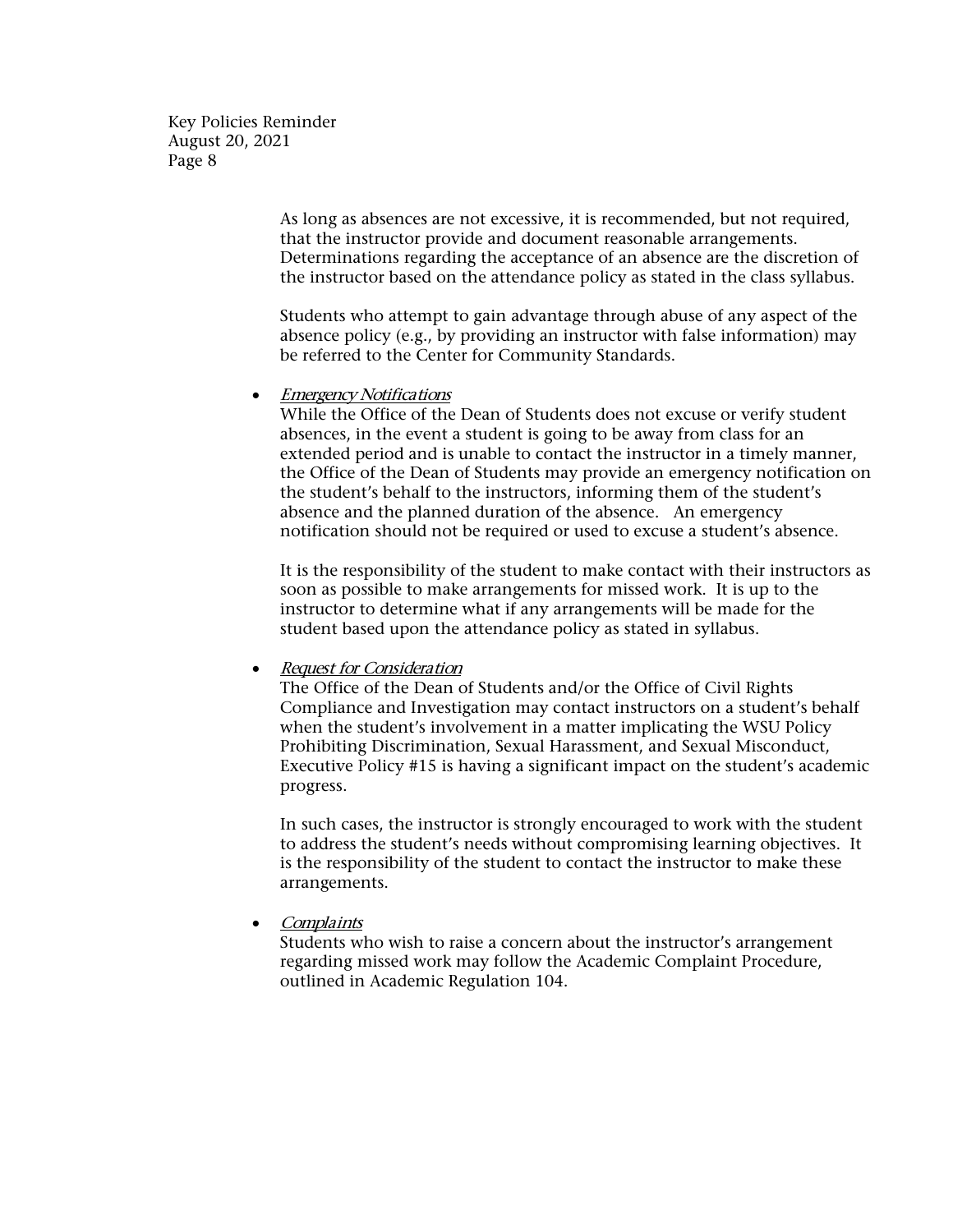## **III. Important Reminders** *Academic Freedom*

WSU supports the faculty's academic freedom, right to freedom of expression, and responsibility to fulfill course objectives that are approved by the Faculty Senate. This is fundamental to who we are as an institution. Along with these rights comes the responsibility to protect the freedom of expression of all members of our community, including students. The same is stated clearly in our own policies and procedures, including the Faculty Responsibilities section of the *WSU Faculty Manual*:

"As teachers, professors encourage the free pursuit of learning in their students. They hold before them the best scholarly standards of their disciplines. They demonstrate respect for the student as an individual and adhere to their proper role as intellectual guides and counselors. They make every reasonable effort to foster honest academic conduct and to ensure that their evaluations of students reflect their true merit. They respect the confidential nature of the relationship between professor and student. They avoid exploitation of students for their private advantage and acknowledge significant assistance from them. They protect students' academic freedom."

We also want to emphasize the importance of protecting freedom of expression in the classroom. Section II.B (Freedom of Expression and Accompanying Responsibilities) of the *Faculty Manual* covers freedom of expression and accompanying responsibilities:

"It is the policy of Washington State University to support and promote the rights of all individuals to express their view and opinions for or against actions or ideas in which they have an interest, to associate freely with others, and to assemble peacefully. The faculty has the right to dissent and protest.

The above rights exist in equal measure for each member of the University community. They exist regardless of the professional stature of the individual and regardless of the degree of acceptability among others of views or opinions advocated. In order that these rights may be exercised by all and that orderly functioning of the University may be assured, certain limitations must be placed upon the manner in which these freedoms are exercised.

Accordingly, Washington State University insists that the free expression of views and opinions, whether by individuals or by groups, be such that the rights of others are not violated. Use of physical means to disrupt the educational processes and functions of the University, including classroom and laboratory activities, services, meetings, or ceremonies conducted by the University, its departments, divisions, or affiliated organizations, would constitute such a violation.

Members of the University community who violate the rights of others will be subject to appropriate disciplinary procedures. Principles of due process will be observed throughout such procedures."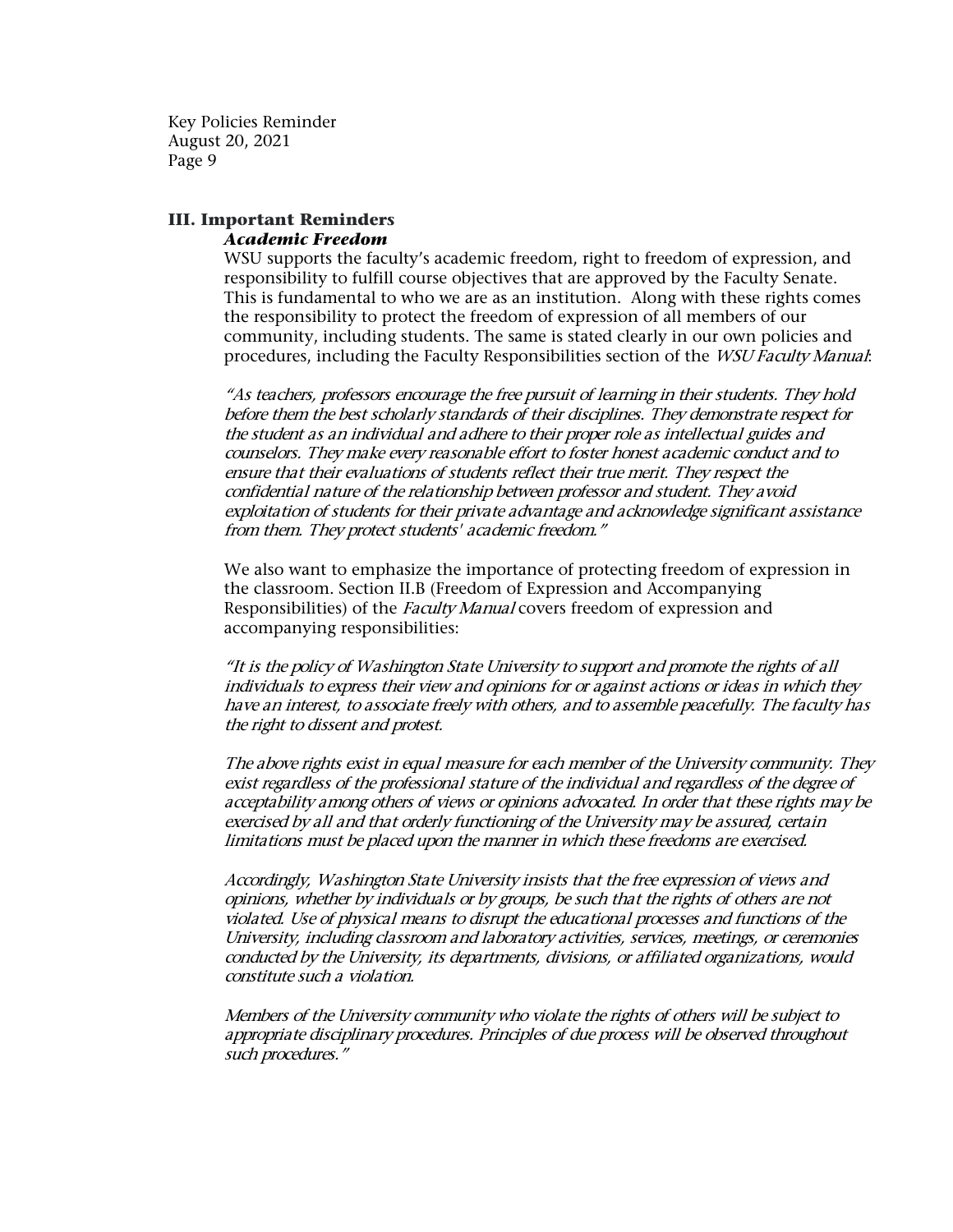> We recognize that faculty have a strong interest in promoting respectful dialogue in the classroom. Speech and conduct that disrupts the educational process and creates a hostile environment, as defined in WSU's non-discrimination policy (Executive Policy 15), is not protected. If concerns arise, faculty should consult the WSU's Office of Compliance and Civil Rights at 509-335-8288 or [ccr@wsu.edu.](mailto:ccr@wsu.edu)

We must aim to protect the freedoms and rights of every member of the WSU community, and to promote learning about diverse perspectives while ensuring that students experience a safe, constructive learning environment.

Some courses may benefit from the inclusion of the following *optional* sample syllabus statement regarding classroom decorum:

In support of fruitful and open academic discourse, students and instructors are expected to engage in courteous, civil, and mutually respectful exchanges focused on and relevant to the course materials. Students should not engage in disruptive behavior which obstructs or disrupts the learning environment, including, but not limited to, dominating the classroom or online discussion, behavior that disrupts the flow of instruction, or failure to cooperate in maintaining classroom decorum. Students engaging in behavior that is disruptive to the course objectives may be asked to leave or be referred to the appropriate disciplinary process. Instructors are similarly committed to creating a civil and productive environment for the free exchange of ideas; students who have concerns about their instructors should contact the department chair or director for that course (department chairs and directors are available in the academic catalog[: https://catalog.wsu.edu\)](https://catalog.wsu.edu/).

## *Student Records*

Please review information about the Family Educational Rights and Privacy Act of 1974 (FERPA) at the following website:

[http://www.ronet.wsu.edu/Main/Apps/FerpaInfo.ASP.](http://www.ronet.wsu.edu/Main/Apps/FerpaInfo.ASP) Each department is responsible to maintain the confidentiality of student records in accordance with FERPA. Questions regarding the access to or release of student records may be referred to the Registrar's Office at 509-335-5346 or [registrar@wsu.edu.](mailto:registrar@wsu.edu)

#### *Student Care Networks and Cougar Cares*

The Student Care Network serves the entire WSU system to provide individualized student support, access to resources, and general student assistance. The Student Care Network is a great resource for faculty, TAs, and others who are concerned about a student's well-being, behavior, or health. If you have concerns about a student's academic performance, or behavior in or out of class, you may make a Student Care Network referral at [https://studentcare.wsu.edu/.](https://studentcare.wsu.edu/) You may also contact the Office of the Dean of Students (Pullman, Global, and Extension) directly at 509- 335-5757 or your campus' [Student Care Team chairperson.](https://studentcare.wsu.edu/student-care-teams/)

#### *Disruptive Student Behavior*

Occasionally faculty or teaching assistants will experience disruptive or threatening student behavior. The Dean of Students has compiled guidelines to assist with responding to students who behave in unusual or unpredictable ways and to help with protocol and referral procedures. With adequate preparation beforehand, the chances of disruption may be lessened. Everyone who teaches should be familiar with this information: [https://studentcare.wsu.edu/faculty-staff-resources/types-of](https://studentcare.wsu.edu/faculty-staff-resources/types-of-concerning-behavior/)[concerning-behavior/.](https://studentcare.wsu.edu/faculty-staff-resources/types-of-concerning-behavior/)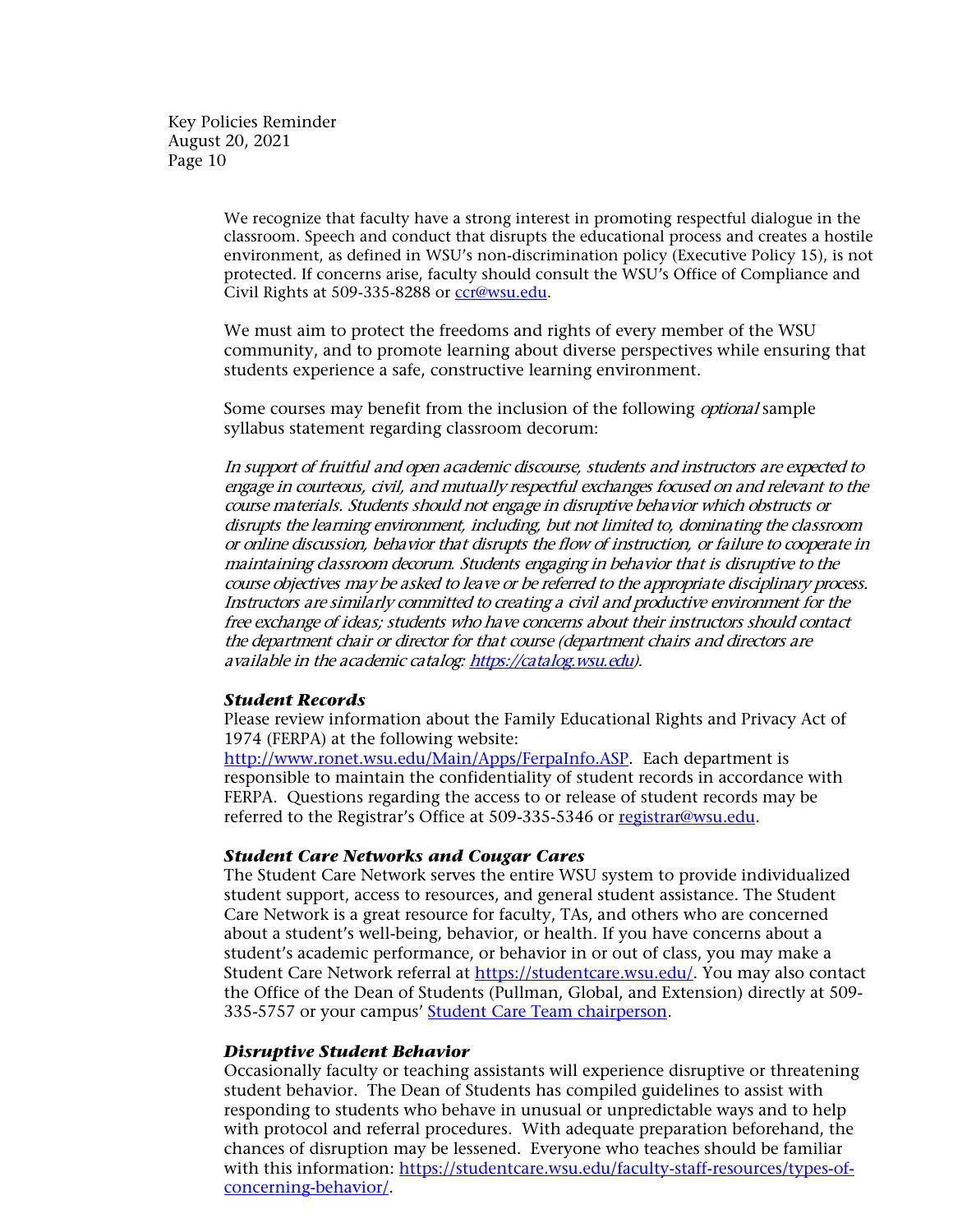> *Service/Emotional Support Animal Guidelines* (Executive Policy 39) Please review the university policies on service animal and emotional support animals at: [https://access.wsu.edu/service-animals/.](https://access.wsu.edu/service-animals/) Pets are not allowed on campus. Emotional support animals are not allowed in public buildings or in classrooms. Trained service animals are allowed in classrooms. If you have questions about animals on campus, please contact the university ADA Coordinator [\(https://access.wsu.edu/ada-coordinator/\)](https://access.wsu.edu/ada-coordinator/) and refer to Executive Policy 39 Service and Support Animal Police found at: [https://access.wsu.edu/service-animals/.](https://access.wsu.edu/service-animals/)

## **Policy on Faculty-Student Relationships** (Executive Policy 28)

As a matter of sound judgment, faculty, graduate teaching and research assistants, residence hall officers, and other supervisory employees in the University community accept responsibility to avoid any apparent or actual conflict of interest between their professional responsibilities and their personal relationships with students or those whom they supervise, evaluate, or exercise other relationships of power or authority. To ensure that the advising, mentoring, evaluation and supervision of students or subordinates is conducted fairly, romantic or sexual relationships between faculty and students, and supervisors and subordinates are prohibited as set forth in Executive Policy 28.

## **IV. Academic Policy Reminders Pertaining to Courses**

The following are reminders about academic policies intended to create clear communication between faculty and students, and fair and equitable conditions of teaching and learning. The full text of all academic regulations is available at: [http://registrar.wsu.edu/academic-regulations.](http://registrar.wsu.edu/academic-regulations)

#### *Request for Consideration*

The Office of the Dean of Students and/or the Office for Civil Rights Compliance and Investigation may contact instructors on a student's behalf when the student's involvement in a matter implicating the WSU Policy Prohibiting Discrimination, and Harassment (Executive Policy #15) is having a significant impact on the student's academic progress. In such cases, the instructor is strongly encouraged to work with the student to address the student's needs without compromising learning objectives. It is the responsibility of the student to contact the instructor to make these arrangements.

Students who are dissatisfied with the instructor's arrangement regarding missed work may follow the Academic Complaint Procedures (Academic Regulation 104).

#### *Correction of Grade Errors* (Academic Regulation 98)

An instructor may not change a grade after it has been filed with the Registrar, except in the case of clerical error, which the instructor may correct by so certifying to the Registrar. Such change must be approved (signature required) by the chairperson of the department in which the course was offered. Grade corrections must be processed within one year of the end of the term for which the original grade was given. In extenuating circumstances or when prompted by an academic integrity violation, exceptions to the one-year limit for correction of grade errors may be considered by petition to the Registrar's Office.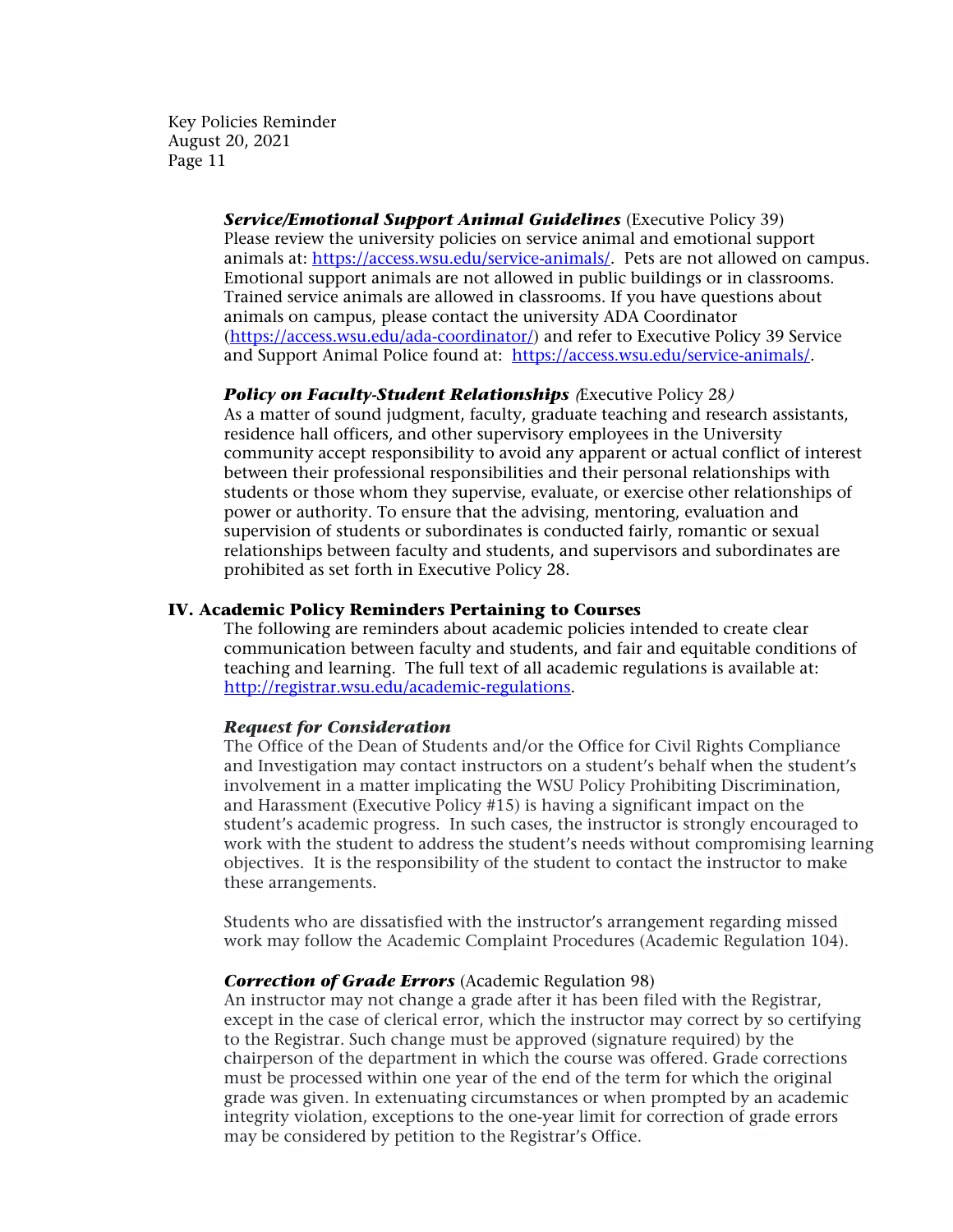#### *Final Examinations*

The final examination schedule can be found at this site: <https://registrar.schedule.wsu.edu/exams/final-exams/> There is a provision for the administration of two or three-hour final examinations outside the regular class period in a way that minimizes conflicts for students. No regulation requires a final examination and no policy prevents the introduction of new material during closed week. Any departure from Academic Regulation 78 or 79 should have the prior written approval of the college dean.

Three or more in one day (Academic Regulation 77): During final examination week, if the scheduled arrangement results in students having three or more examinations scheduled for any one day, any one of their instructors is authorized to excuse the students from the regularly scheduled examination and give a final examination to the students during the special exams time blocks.

In cases of difficulty in arriving at a solution, students shall refer the matter to the chairpersons of their departments or to their academic advisors.

Closed Week (Academic Regulation 78): No examinations or quizzes (other than laboratory examinations, make-up examinations and make-up quizzes) may be given during the last week of instruction. Paper-proctored exams given for Global Campus courses are exempt from this rule, only if scanning and emailing the completed exam is not possible due to lack of equipment or infrastructure.

No Early Examinations (Academic Regulation 79): A student will not be granted special examinations for the purpose of leaving the institution before the close of the semester.

#### Retention of Final Examinations, Final Projects, and Final Papers (Academic Regulation 93)

Final examinations, final projects, and final papers are university records which must be maintained for one year after the end of the term, unless they are returned directly to the student. Department chairs or directors are responsible for identifying appropriate storage location, which may include the instructor's campus office. Both the chair or the director or their designees and the instructor shall have ready access to these final examinations, final projects, and final papers.

#### *Academic Complaint Procedures* (Academic Regulation 104)

A student having complaints about instruction or grading should attempt to resolve those issues directly with the instructor. If that fails, the student should send an email to the instructor using his or her official WSU email account no later than 20 business days following the end of the semester. This email should briefly outline the complaint and be copied to the chairperson of the academic department.

If the complaint is not resolved with the instructor within 20 business days of sending the email, then the student may work directly with the chairperson of the academic department in which the course is offered. The chair's decision shall be rendered within 20 additional business days.